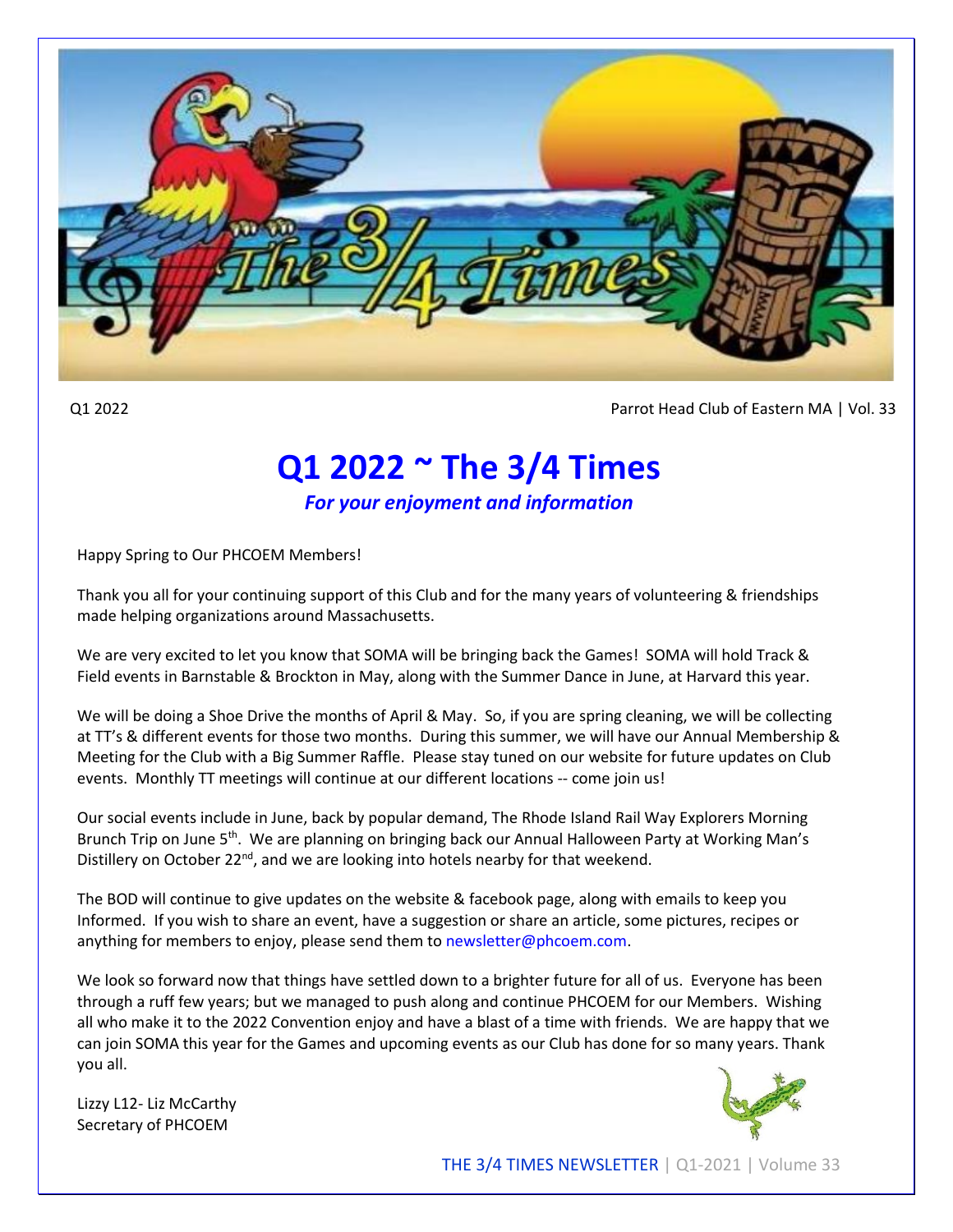

Good Day, Phlock!

Spring is here, the flowers are blooming, the weather is getting nicer and we can start getting outside and enjoying the company of others!

This has been a very long road for everyone everywhere and we just have to keep that in mind as we get out and about in our efforts to help all our charities. We will continue volunteering at a few of our favorite Special Olympic events that have recently been put back into their calendar. We have been volunteering at some of these events for over 20 years and to have them brought back after the lapse the last 2 years and be asked by Special Olympics to continue our support of them was an absolute yes! We are very excited they will be back of course some things may still be last minute or change in our usual set up; but we will always have them on our calendar and let our members know as far ahead as possible.

We have a blood drive set up on Saturday, June 11, as well as a special social June 5<sup>th</sup> on the RI Rail Trail Brunch Tour. There will be plenty more events coming as some restrictions start to ease and people start feeling a bit more comfortable getting out and getting together.

Please in your spring cleaning efforts, save us your gently worn shoes! We are doing a Shoe Fundraiser to try and gain some funds back to help with our charitable endeavors. Place the gently worn shoes in a trash bag and no amount is too small. We need as many as we can collect in the next 2 months. We will come pick them up or bring them to your TT ambassadors for collection and they can let us know when to come get them.

Thank you for all you do to help our communities be a kinder place to live. I say it all the time and I mean it every time! You all are awesome and really do make a difference in peoples' lives!

Thank you, Mac President ( 2020-2022) PHCoEM

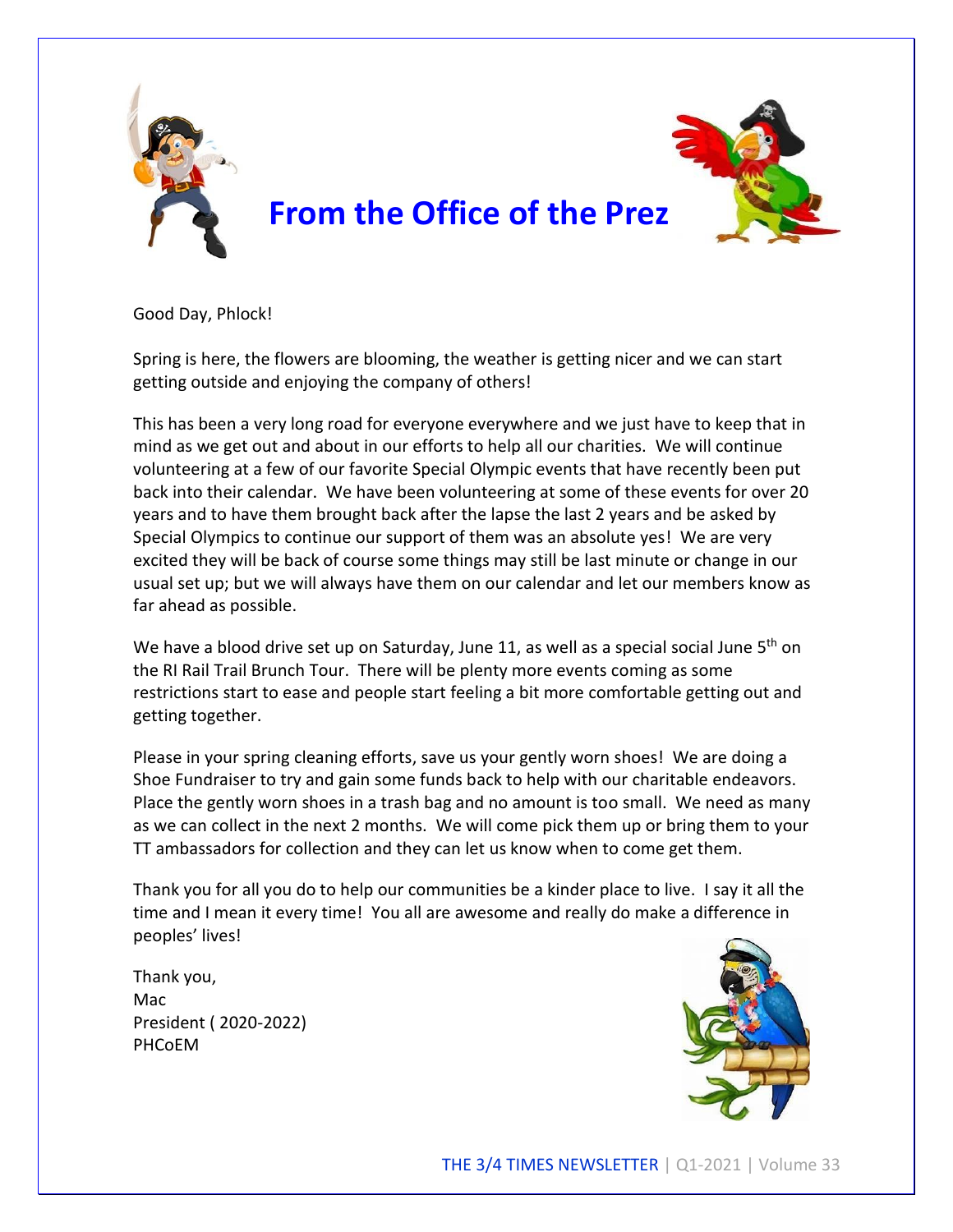

# **From the Office of the Vice Prez**

Hi everyone,

As we "jump" into Spring and hope the fickle weather is past, the Club is engaging in several charity events in the next few months.

We are doing a fundraiser collecting gently used shoes to be redistributed to underserved areas. We are hoping to collect 2500 shoes during April and May. Feel free to reach out to your friends, neighbors and coworkers as everyone embarks on spring cleaning activities. You can contact me with any questions, or to pick up any shoes you collect: [Teach2rns@aol.com.](mailto:Teach2rns@aol.com)

The Northeastern Parrothead Convention is getting ready with a great music selection for 3 days and nights! The usual games and shenanigans are being planned, as well as fun themes.

We are continuing to collaborate with the Joe Andruzzi Foundation at area blood drives. Our next event will be June 11th at Working Man's Distillery in Attleboro.

June 11 is also the first in person Special Olympics summer games and dance, I know many of us have missed this event the past 2 summers. It is always a blast to dance the evening away with the athletes and volunteers.

Please check the website events section for specifics on all of our activities.

We all are looking forward to gathering in person again. Hope to see you at an event soon!

Bix, VP



THE 3/4 TIMES NEWSLETTER | Q1-2021 | Volume 33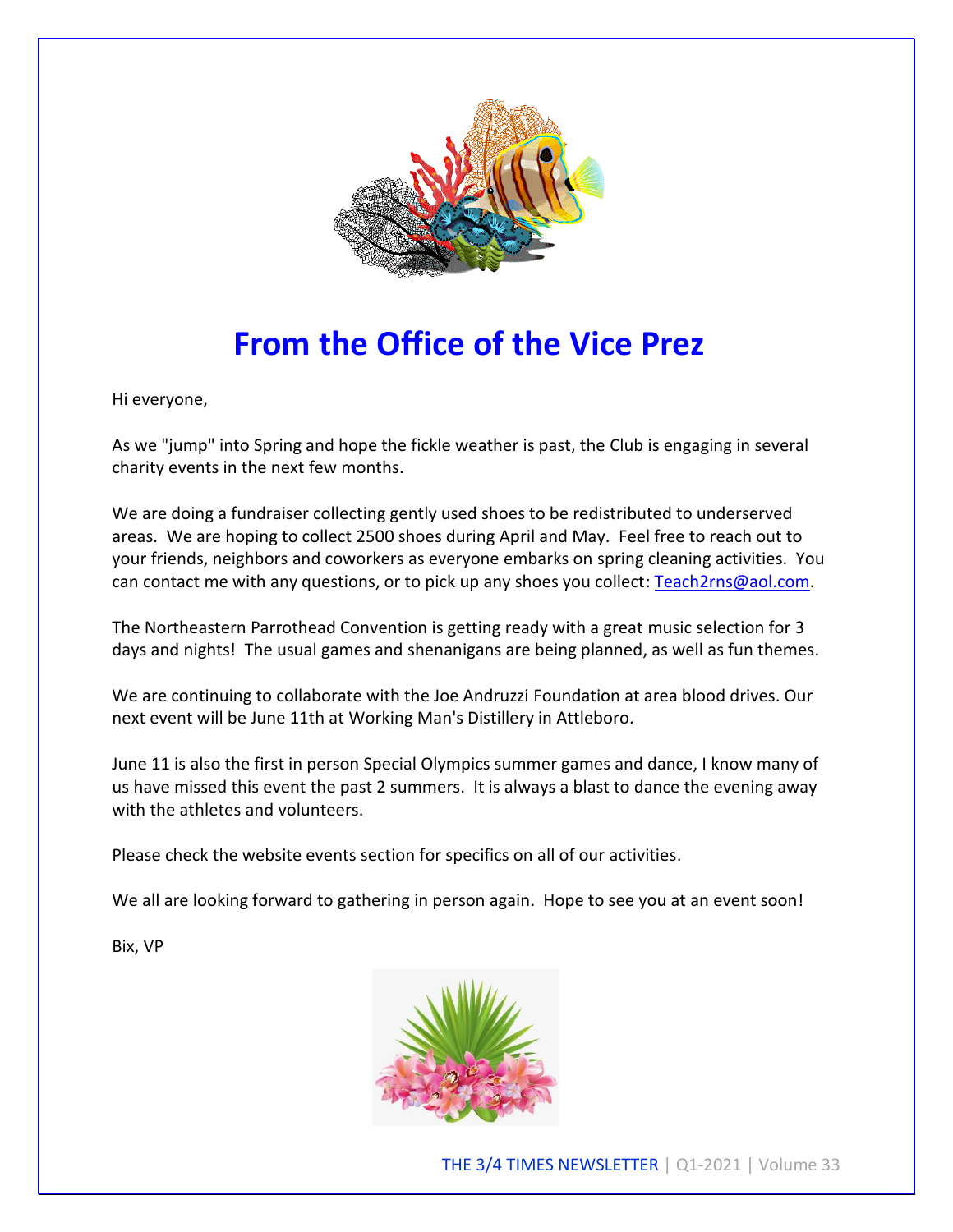## **From the Office of the Membership**



Greetings from the membership desk!!!! We have had a great first quarter with many taking advantage of our discounted renewal fee that was offered in January. A big thank you to all who have renewed. We have many great events planned for this year and the next one up is the NERPHC in Mansfield April 28 through May 1. There are some AWESOME musicians on the entertainment schedule.

For those who have ordered concert tickets, we will be distributing them as soon as we have them in our possession.

If you have not renewed your membership, you can do it very easily on our website PHCOEM.com.



#### *Happy Birthday to those completing Another Trip Around the Sun in Q2!*

| April                      | May                    | June                  |
|----------------------------|------------------------|-----------------------|
| $2 -$ Leo McCarthy         | 2 - Michelle Trefley   | 1 – Diane Xenelis     |
| 5 - Rosemary Damigella     | 10 - Lyndi Hoobinoo    | 2 - Charity Black     |
| 7 - George Carr            | 11 - Vera Beck         | 2 - Bruce Harwell     |
| 7 - Shannon West           | 11 - Jacquelyn Miller  | 3 - Suzanne Horgan    |
| 7 - Stacy West             | 15 - Renata Carr       | 3 - Julie Santaniello |
| 14 - Tony Avitible         | 17 - John Connerton    | 5 - Jean Ondeck       |
| 14 - Cristina Bettencourt  | 18 - Tara McCarthy     | $6$ – Tricia Murphy   |
| 16 - David Bouchard        | 21 - Nancy Carroll     | 10 - Harriet Sesen    |
| 17 - Suzanne Gibree        | 22 - Heather Latour    | 13 - Pam Mashcroft    |
| 24 – Lori Jenkins          | 25 – Joanie Cava       | 14 – Lisa Maon        |
| $25 - Guy Wallis$          | 30 - Cainen Davis      | 14 - Lynn McKenna     |
| 27 - Polly Yandow O'Connor | 31 - Bob Karp          | 18 - Ryan Hill        |
|                            | 31 - Robby McQueen     | 25 - Michelle Curran  |
|                            | 31 - Andrea Schievella | 30 - Bob Pouliot      |
|                            |                        | 30 – Kim Stevens      |

THE 3/4 TIMES NEWSLETTER | Q1-2021 | Volume 33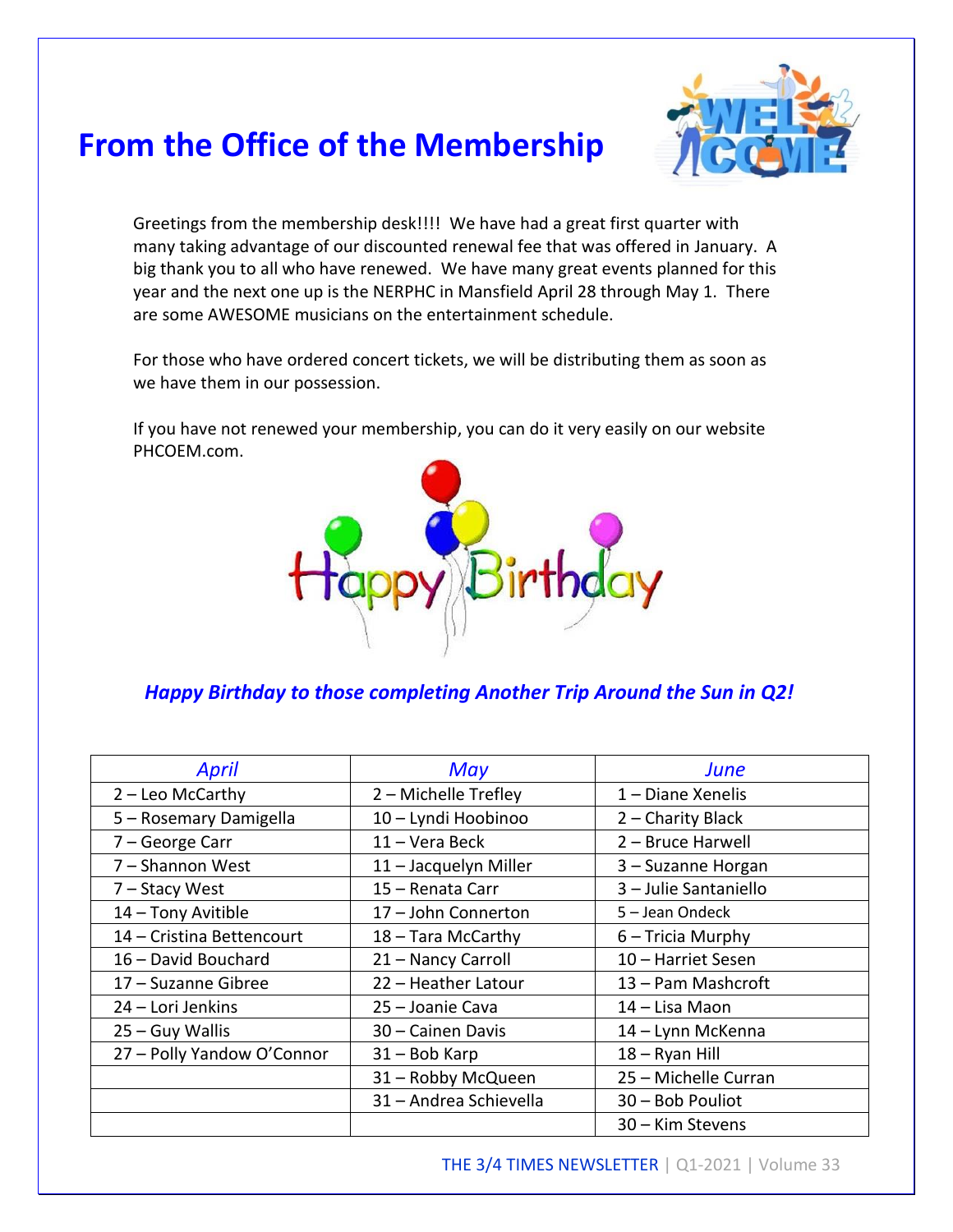



Good day Phlock,

We are excited that many of the mask mandates and indoor space restrictions are slowly being lifted. Although the Covid threat is still lingering, it is safer to go out in public. Get outside and enjoy the freedoms we at times take for granted. We will be riding the RI Rail Trail again for another Brunch Tour on Sunday June 5<sup>th</sup>; if you haven't booked your car yet do so soon they will be selling out fast! We always have social gatherings after each of our charity events! So plan on going out after we work the special o events in Brockton and down the cape! We hope to be working with some nautical whalers they have been invited to join us down there and volunteer. We are also working on bringing back the Halloween party in October ! Always a fan favorite social event! So keep your eyes peeled for information on our social calendar that will be filling up more that things are starting to get back to more normalcy!

Thank you looking forward to seeing you all.

Please don't forget to get out to our TT where our ambassadors can fill you in with all the stuff we have coming up Thanks again

The social committee

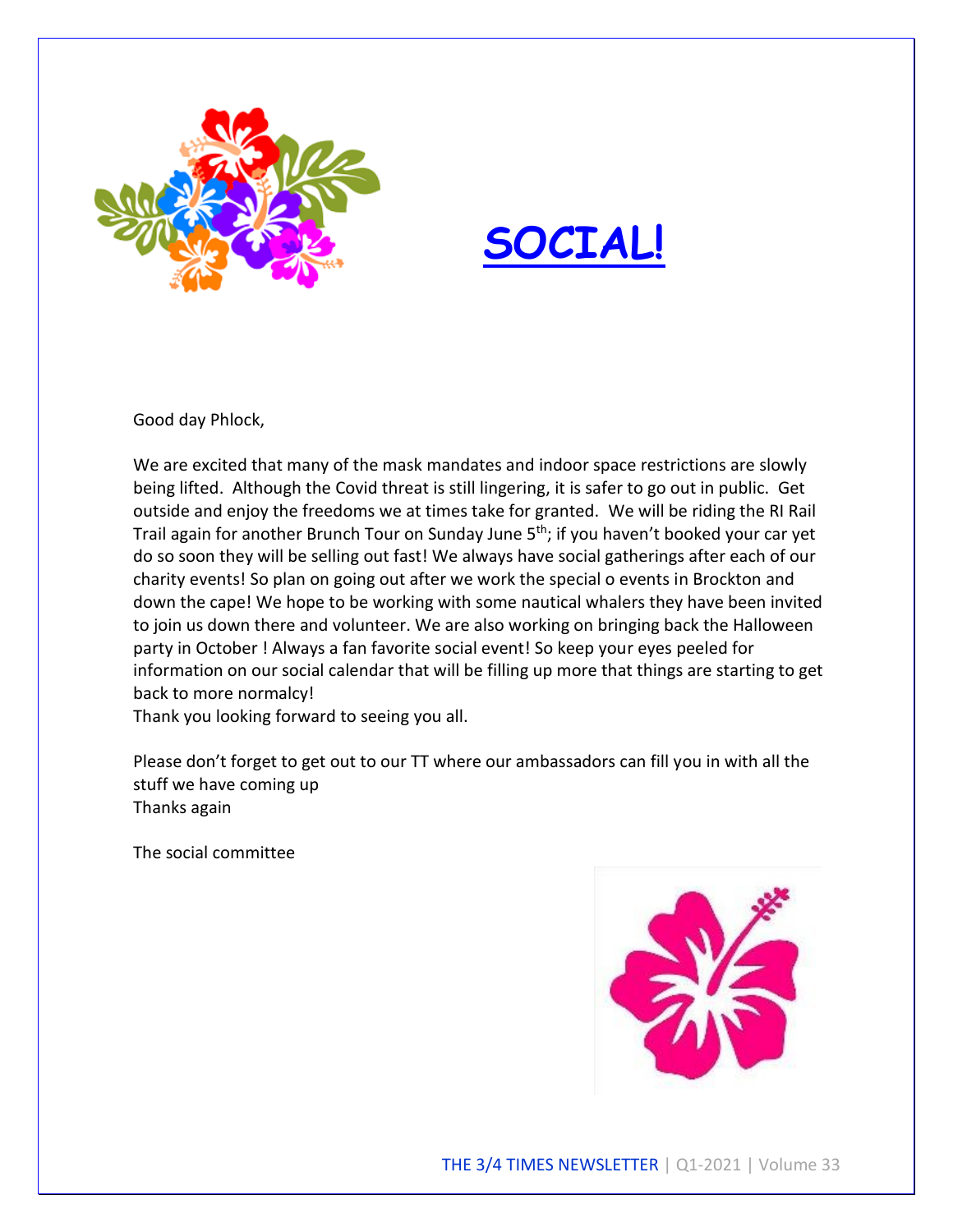





Hello all,

We have been successful at working through these Covid times with some virtual and technical ingenuity and am thankful for your patience and kindness toward all our charities. We have been so appreciative of all your hard work over the last two years. I can honestly say so have all our charities.

We had our first annual glow dodgeball tournament helping the law enforcement torch run and Special Olympics of Mass. This was the first event we were able to volunteer at and we actually pulled a team together and got the highest amount of donations in just a few short weeks! It was an amazing experience to see how much fun everyone had and all the smiling faces! I don't know how some of you feel; but I know deep down how much I truly missed the volunteer experience. Being around all those athletes, their smiling faces, the fun day everyone had - not just the participants, but everyone there! The families you all touch and help; the communities you all enhance with your kindness and generosity … no small deed ever goes unnoticed! It is true! People know our volunteerism goes a long way in helping many, our neighbors and neighborhoods, our phriends in need, our four-legged friends and our veterans. They all appreciate everything we do for them. We have even received hand drawn thank you cards from athletes we help at events down the Cape.

You truly make a difference! Thank you!

We have a Shoe Drive the next two months! Let's make it as successful as we can! We are collecting gently worn shoes they can be brought to TT locations or we will make it a point to come collect them from you.

In May, we have two Special Olympic events on Saturday, May 14 in Barnstable and on Sunday, May 22 in Brockton! Yes, Sunday in Brockton! Look for more details ahead.

On June 11 we have a few events going on: the Blood Drive at Working Mans Distillery and that evening the Special Olympics Summer Dance at Harvard University.

So, as you can see, we will have more events coming up on the calendar as restrictions start easing and communities start getting back to more normalcy. Thank you for all you do! We can't say it enough because it's true!

The Community Affairs Team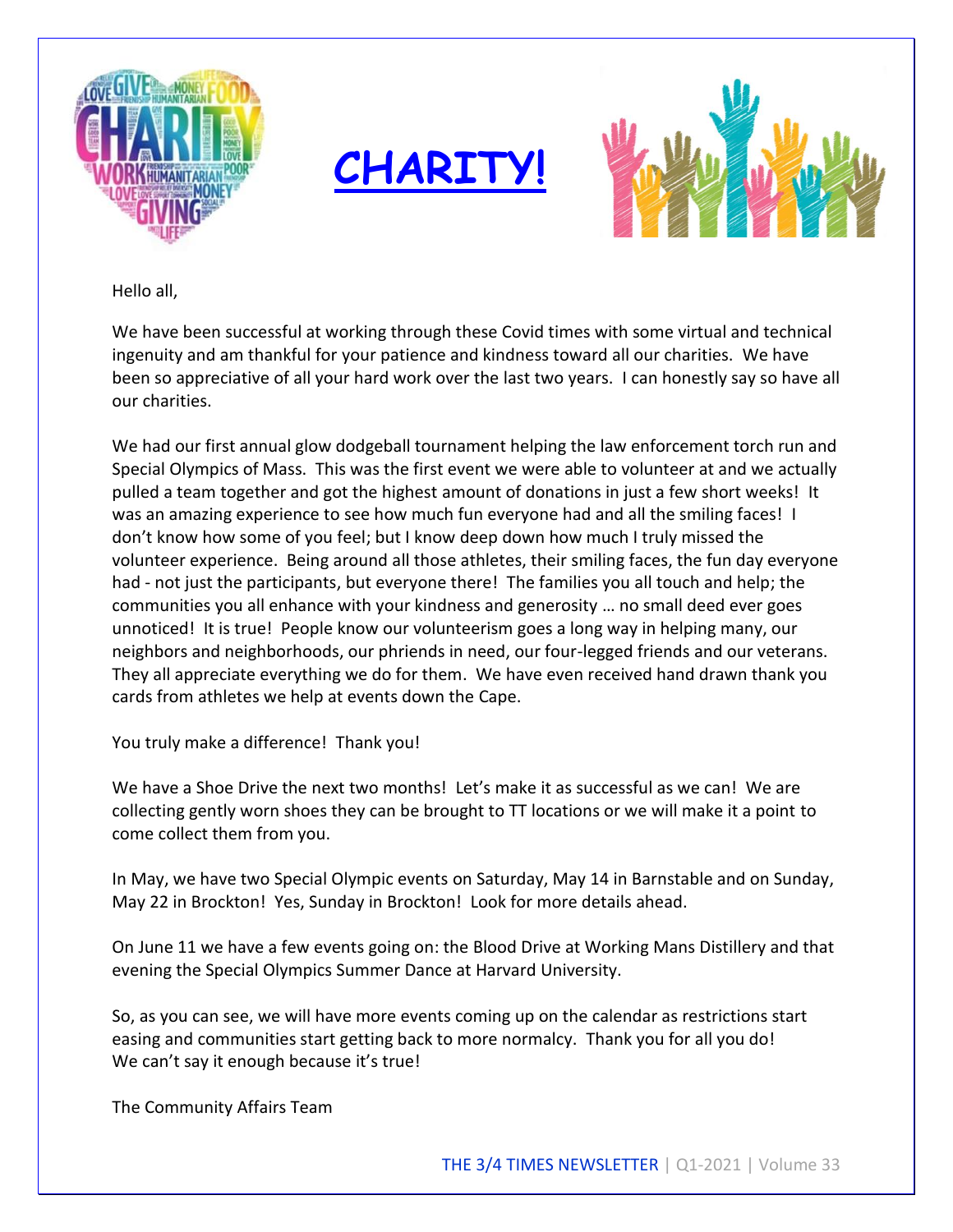## **Thirsty Thursdays!**

Thirsty Thursdays are now back LIVE at our usually locations each month at 7:00 pm. Info will be posted to our website and to our Facebook page! We hope to see you all real soon!!







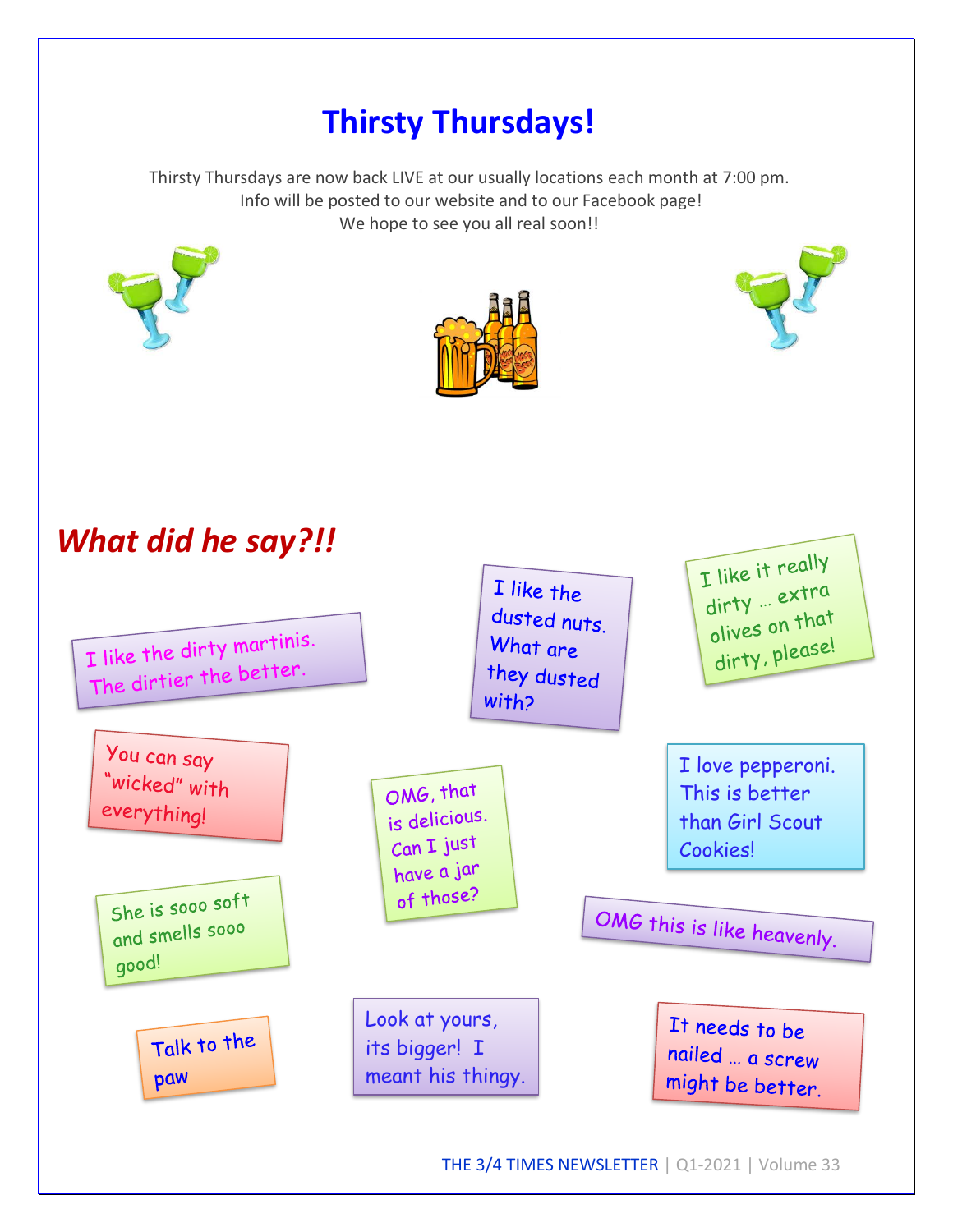

### **Taco Mac**

*TOTAL TIME: Prep/Total Time: 30 min. YIELD: 6 servings. This zesty taco mac and cheese is just as yummy the next day. Simply warm it up and garnish with shredded lettuce, diced tomatoes and cheese.*



### **Ingredients**

- 1 package (24 ounces) shells and cheese dinner mix
- 1/2 pound bulk pork sausage, cooked and drained
- 1/3 cup taco sauce
- 1 tablespoon taco seasoning
- 4 cups shredded lettuce
- 2 medium tomatoes, chopped
- Shredded cheddar cheese, optional

#### **Directions**

Prepare shells and cheese mix according to package directions. Stir in sausage, taco sauce and seasoning; cook and stir until heated through. Top with lettuce, tomatoes and, if desired, cheddar cheese.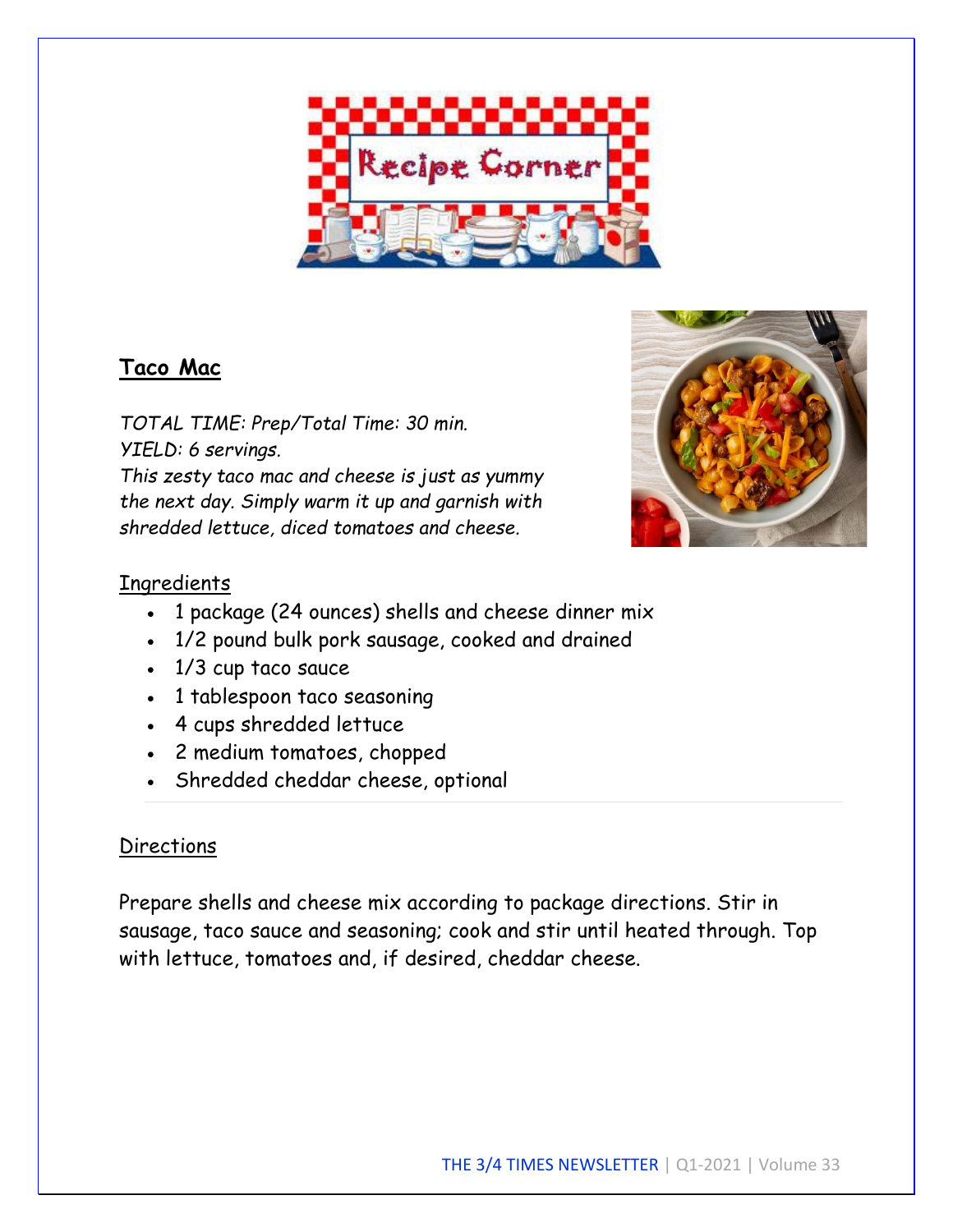

## **Drunken Disney Dole Pineapple Whip Margarita!**

### **Ingredients**

- 2 1/2 cups frozen pineapple
- 1/2 cup tequila
- 1/3 cup triple sec
- 1 cup milk



### **Instructions**

- 1. Place the pineapple, tequila, and triple sec in the blender. Blend.
- 2. Slowly pour in the milk while blending until you receive the texture you would like.
- 3. If you add to much liquid just add more pineapple or ice to the blender.
- 4. ENJOY!

Makes 2 to 3 Margaritas (depending on glass size)